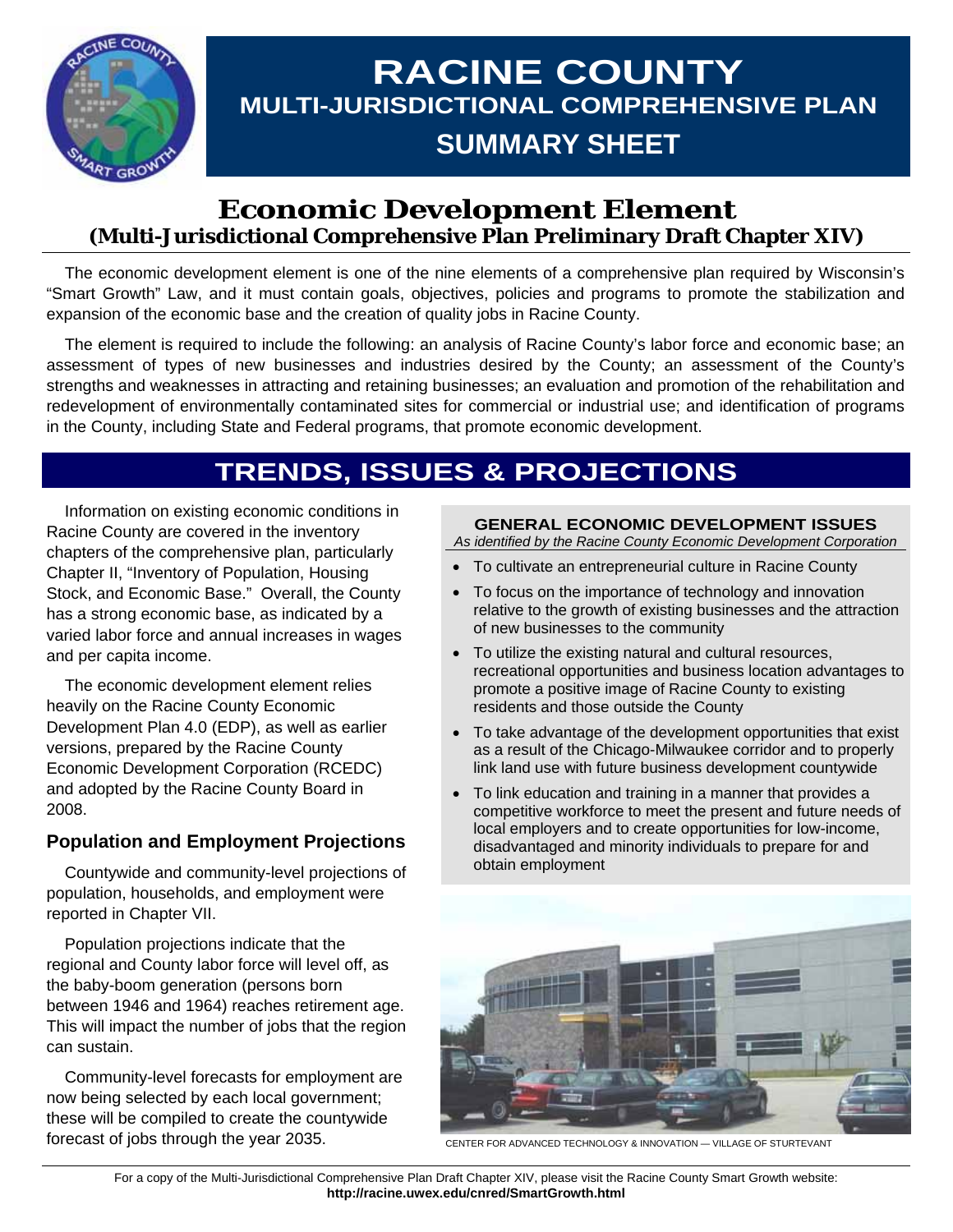# **EXISTING & NEW SITES FOR BUSINESSES & INDUSTRIES**

 Racine County has numerous positive attributes to attract new businesses and industries, including a viable location in the Milwaukee-Chicago corridor, competitive land costs, access to a large customer and vendor base, new infrastructure investments, recreational and cultural resources, and a high quality of life.

### **Industrial/Business Parks**

 Industrial/business parks are generally described as having the following characteristics:

- A planned and publicly-owned internal street system;
- Sanitary sewer service and public water service available;
- A minimum of 10 acres for brownfield sites and 35 acres for greenfield sites; and





*From Chapter IV, "Inventory of Existing Land Uses and Transportation Services & Facilities"* 

• Land that was platted or divided by certified map, except for brownfield sites, and under single ownership at the time the park was created

 As of 2007, there were 19 industrial/business parks in the Racine County planning area, encompassing about 2,100 acres. Of these, 14 have full infrastructure including sewer and water. All are located adjacent to arterial streets or highways.

### **Desired Businesses & Industries**

 The RCEDC has developed an extensive list of targeted industries as part of their DRIVE (Developing Racine through Innovation, Vision and Entrepreneurship) Initiative. This initiative is geared towards both establishing new companies and creating new job opportunities. The two types of industries and three international countries targeted as good economic development drivers and employment generators are:

- *Next Generation Manufacturing:* NGM businesses are lean, agile, innovative and focused on new markets and customers locally and globally. The focus on lean and innovative manufacturing means these businesses are constantly finding new ways to improve processes and products, which gives them a long-term sustainable competitive advantage. Targeted NGM industries include:
	- $\rightarrow$  Agriculture, Manufacturing and Mining Machinery
	- $\rightarrow$  Navigational, Measuring, Electromedical and Control Instruments
	- $\rightarrow$  Engine Turbine and Power Transmission Equipment
	- $\rightarrow$  Machine Shops, Turned Products and Screw, Nut and Bold Manufacturing
	- $\rightarrow$  General Purpose Machinery Manufacturing
- *Professional Services:* Racine County's location offer professional service companies access to lucrative markets by a highly developed transportation network. Building this sector will also help to diversify the County's economy away from its dependence on traditional manufacturing sectors. Targeted professional services include:
	- $\rightarrow$  Computer System Design
	- $\rightarrow$  Professional Scientific and Technical
	- $\rightarrow$  Specialized Design
	- $\rightarrow$  Scientific Research and Development
- *Foreign-Owned Companies:* The DRIVE Initiative identified Germany, France, and Sweden as targeted international countries whose companies would work well within the County's network.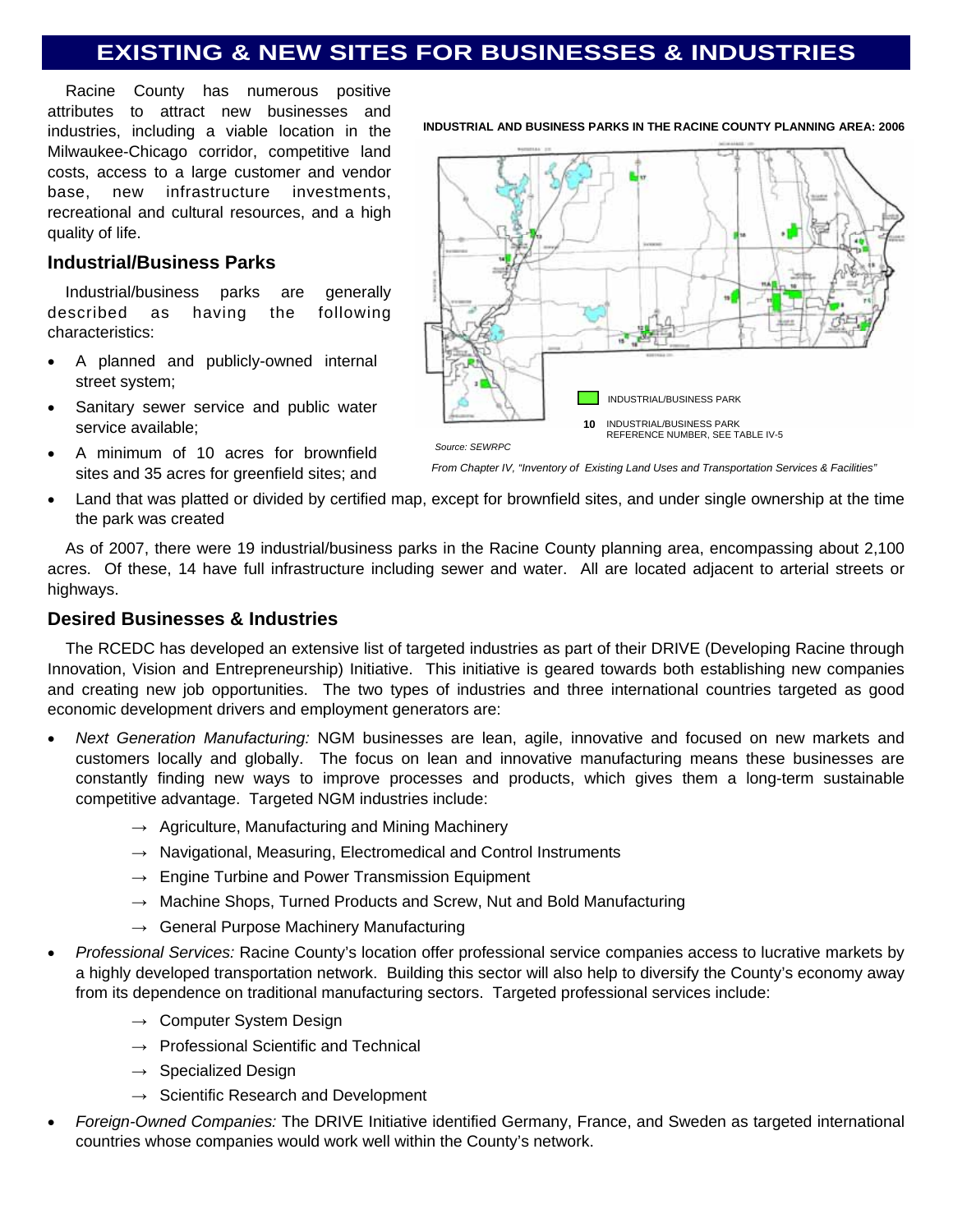# **ECONOMIC DEVELOPMENT STRENGTHS & WEAKNESSES**

 Based on findings from the Racine County Economic Development Plan 3.0 and 4.0 reports, the comprehensive plan SWOT analyses, and input from the MJAC, the following strengths and weaknesses in attracting and retaining businesses were identified:

#### **STRENGTHS**

- Geographic location proximity to interstate (I-94) and between Chicago and Milwaukee
- Quality of life
- Worker productivity
- Significant manufacturing base
- Innovative programs and partnerships
- Access to institutions of higher education
- Availability of workforce, land, and housing options
- Access to national and international markets
- Good infrastructure and accessibility
- Lack of congestion and reasonable commuting distances

### **WEAKNESSES**

- Lack of integration of east and west Racine County
- Lack of dedicated funding for mass transit (e.g., Kenosha-Racine-Milwaukee commuter rail)
- Lack of funding for redevelopment projects
- Image and marketing
- Educational attainment issues
- Lack of trained, educated labor force
- Brain drain educated and skilled young people leave Racine County for jobs elsewhere
- Lower wages and salaries for jobs in Racine County than jobs in neighboring (including Illinois) counties
- Lack of understanding about the importance of agriculture and its contribution to the economy

### *Additional strengths and weaknesses can be found in the complete draft chapter.*

# **ENVIRONMENTALLY CONTAMINATED SITES**

 Wisconsin's comprehensive planning law requires the economic development element to evaluate and promote the redevelopment of contaminated sites for commercial and industrial use. The State Department of Natural Resources Bureau for Remediation and Redevelopment has identified 150 environmentally contaminated sites, including: 77 environmental repair sites (ERP), 68 leaking underground storage tank sites (LUST), and 5 sites with a combination of ERP and LUST issues.



#### **ENVIRONMENTALLY CONTAMINATED SITES IN THE RACINE COUNTY PLANNING AREA**